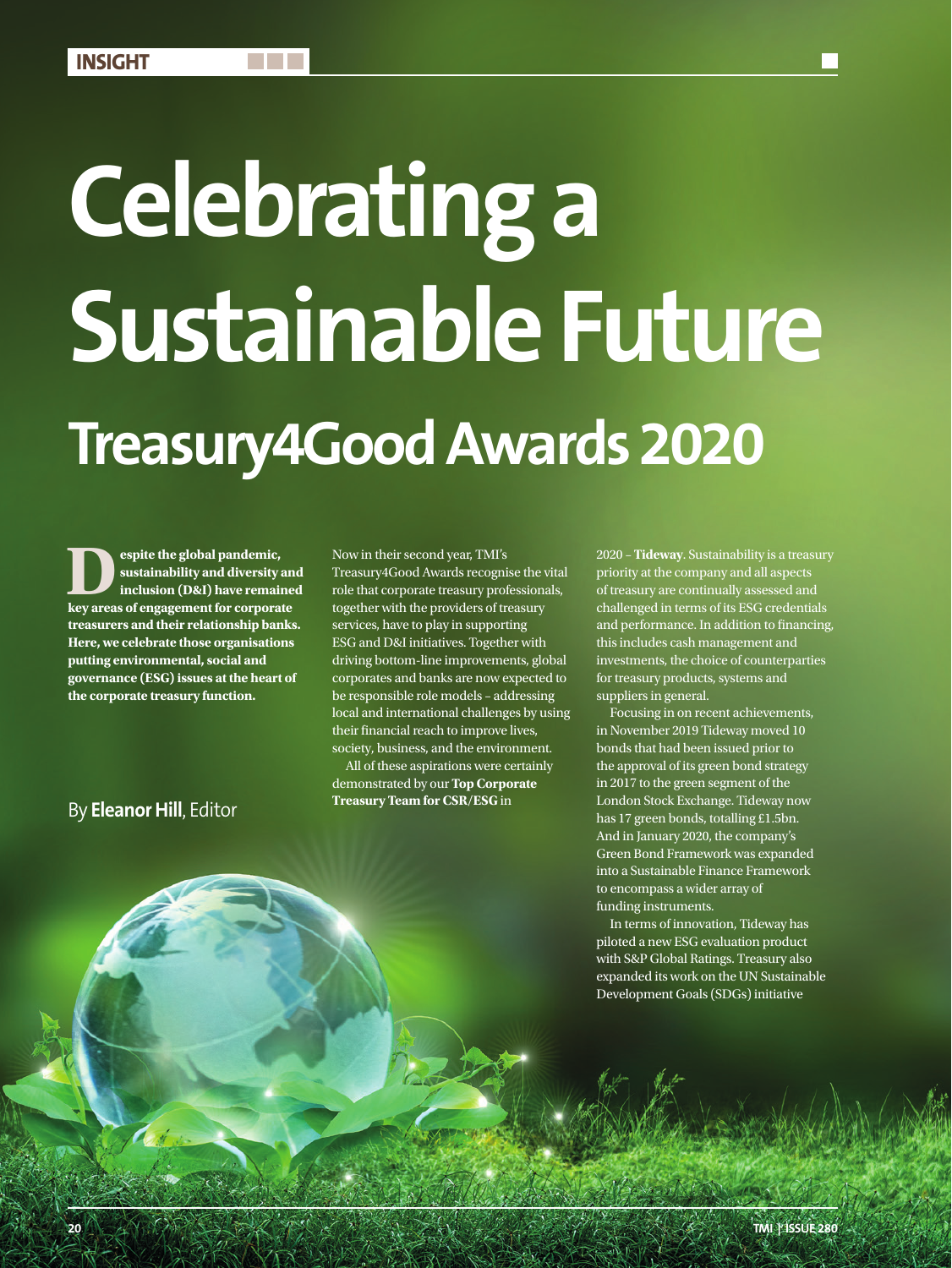in collaboration with sustainability colleagues within Tideway and took part in educating the wider community about sustainable finance.

Overall, the TMI judges were impressed by Tideway treasury's successful crosscompany collaboration around ESG, which motivates the team and aligns financing with the company's mission while improving risk management and creating new opportunities. Great work!

The **Best Corporate Social Finance Project** was judged to be the issuance in May 2020 by **Pearson** of its first social bond, to be invested in vocational education and education for underserved learners. The company held a virtual roadshow whose quality of presentation and clarity around the social nature of the bond was appreciated by investors. The issue was oversubscribed almost tenfold and received the largest sterling order book of 2020 in a challenging market.

The social designation of this bond was core to the fundraising and involved months of effort in designing a framework. The wording of the framework was agreed with advisers and tested with investors; Vigeo Eiris, a provider of ESG research services, gave a second-party opinion and Pearson's Responsible Business Council was appointed to review it. The TMI judges applauded all of the effort by Pearson's treasury team and are delighted to see the 'S' of ESG receiving attention.

Meanwhile, **Siemens Gamesa** was the winner of the **Top Corporate Sustainable Finance Project**. The company is a leading supplier of wind power solutions to customers globally and is an innovative pioneer in the renewable energy sector. Its winning project, announced in May 2020, involved a syndicated guarantee of up to €600m, led by BNP Paribas. This covers the construction of components

for Hornsea 2, the world's largest offshore windfarm to date, which is located in the North Sea and is linked to fulfilment of ESG criteria. The established premium on the deal will be used to finance a cancer research project being carried out at the Hospital La Paz Institute for Health Research in Madrid to identify sources of metastasis in breast cancer. The deal is a continuation of Siemens Gamesa's focus on sustainability in finance and supports both renewable energy and medical research. An excellent endeavour all round.

## **Partner projects**

In the bank and vendor section of the Awards, **Diane S. Reyes** was named Outstanding **Treasury4Good Leader of the Year**. Diane is HSBC's Group General Manager, Global Head of Liquidity and Cash Management. She has more than 20 years' financial services experience across a number of institutions and in her current role she represents HSBC as the Chair of the BAFT Global Transaction Banking Leaders Forum. Diane is also a senior sponsor of one of the diversity programmes within the Global Banking and Markets business within HSBC as well as being the Executive Sponsor for the HBUS Nurture Employee Resource Group, which is focused on providing support for employee caregivers. Diane has also chaired several councils on women's career development and continues to be a role model within the industry.

The Award for **Global Bank of the Year for CSR/ESG** went to **Deutsche Bank**, whose commitment to ESG was in no way derailed by the fierce impact of Covid-19 on the financial sector. Since January 2020 the bank has placed ESG bonds with an underwriting volume of nearly €3.5bn. These included green

bonds, social bonds, sustainable bonds and bonds linked to sustainability criteria. Deutsche Bank has undertaken that by 2025 its total volume of sustainable financing and investments will grow to at least €200bn and its operations will be powered entirely by renewable energy. A long-term commitment to fighting climate change was reiterated in July 2020 by Christian Sewing, Deutsche Bank CEO, who said Covid-19 had accelerated the bank's efforts in this direction as the pandemic had underlined the benefits of cleaner air, keeping nature intact and a co-ordinated response to major disasters. In the same month the bank signed up to the Equator Principles, a set of ESG rules for project financing due diligence, and launched dbSustainability. The latter is a new offering for clients, carrying research reports designed to help them identify sustainable investment opportunities and pinpoint the financial implications of broad ESG themes on the economy, industries and individual companies.

**Citi** was voted **Global Bank of the Year for Diversity & Inclusion**. Commitment to diversity is a core value at the bank and over the past year there has been strong momentum to increase diversity at Citi, and to create a transparent and inclusive workspace. Its most recent Talent and Diversity Annual Report showed that more than 50% of employees globally were



**DIANE S. REYES**

**Global Head of Liquidity and Cash Management, HSBC**

66

*Global corporates and banks are now expected to be responsible role models – addressing local and international challenges by*  **using their financial reach to improve lives. Group General Manager, Group General Manager**